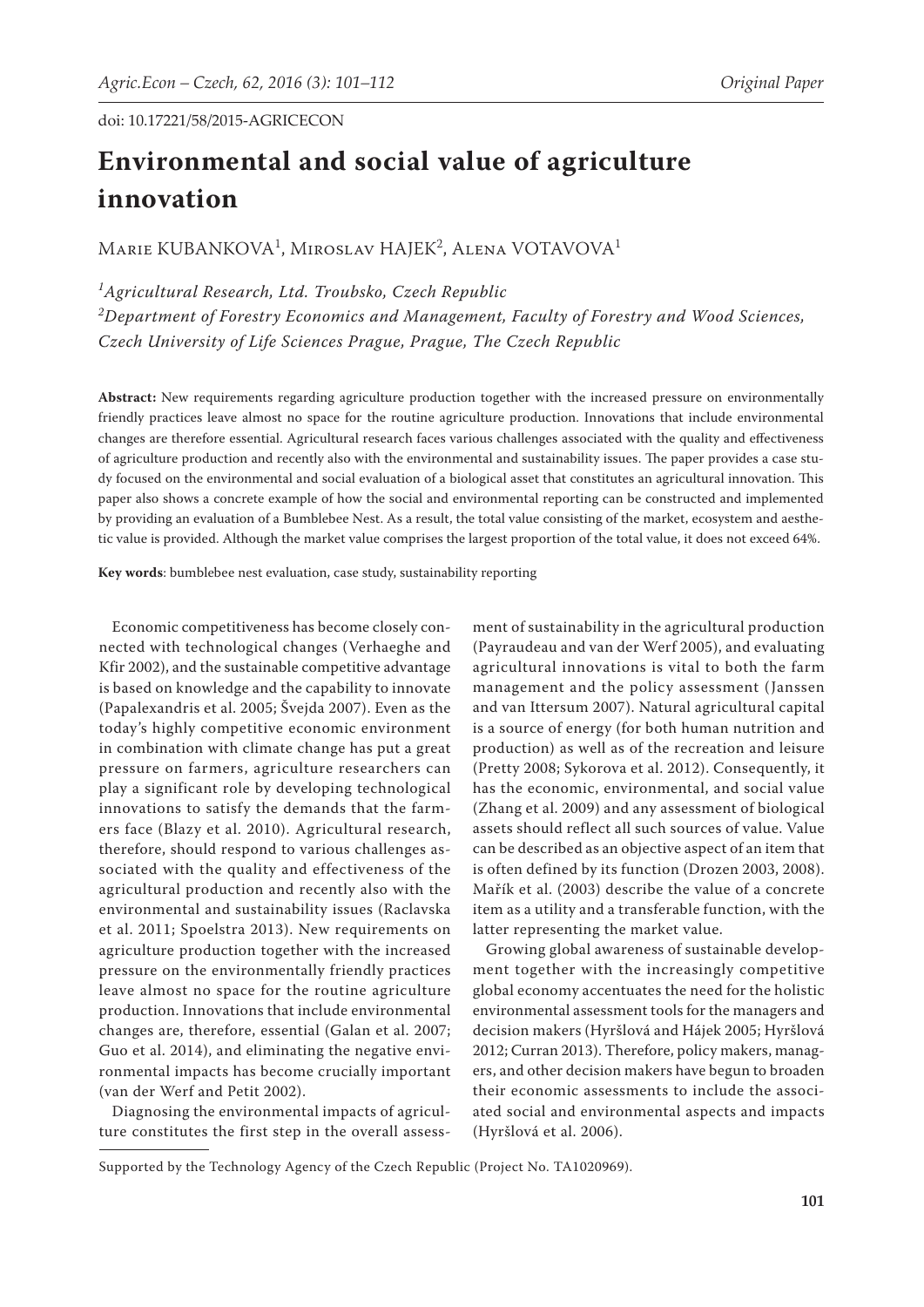

Figure 1. Information bases for sustainability reporting

Source: Adapted by van Dijk et al. (2014)



A review of the relevant literature has revealed that a great variety of environmental impact models has been created (Heijungs et al. 2010), as have the indicators to assess the agriculture's environmental impacts on the scale of a farming region (Payraudeau and van de Werf 2005) or at the individual farm level (van de Werf and Petit 2002). Although many studies have been published which focus on the social and environmental reporting (Hyršlová 2009; Tregidga et al. 2014.), the practical construction and implementation of social and environmental reporting has been neglected by researchers (Contrafatto 2014). According to van Dijk et al. (2014), the information for sustainability assessments can be structured as in Figure 1.

The figure shows the aggregation provided by sustainability indicators that demonstrate the health of a natural asset (Jones 2003) and seems entirely appropriate for both the decision-making process (Janssen and van Ittersum 2007) and sustainability reporting (Jones 2010). A single indicator is a proxy or measure of something in which one has an interest but which is difficult to monitor precisely (Rigby et al. 2001) and it provides an aggregated comparable information (van der Werf and Petit 2002). Indicators should provide a proper assessments in accordance with their purposes and their underlying methods should be clear and simple, preferably using the realworld data (van der Werf and Petit 2002), to provide information for the stakeholders. Researchers have a crucial role to play in the data selection, the indicator construction, and the sustainability reports provision.

This paper is a response to the call of Tregidga et al. (2014) for academics to be more intensively engaged with the organization of sustainability reporting and the appeal by Spoelstra (2013) for an interdisciplinary approach to be taken in the sustainability research. The main aim of our research is to construct a social and environmental evaluation of a biological asset constituting an innovation in the farm pollination. Our research includes a concrete example of how the social and environmental reporting can be constructed and implemented.

## **MATERIALS AND METHODS**

#### **Case study approach**

We want to reflect the growing interest in the practice theory approaches within management and organization studies (Jørgensen and Messner 2010). We therefore decided to use the case study method for a concrete company – the Research Institute for Fodder Crops, Ltd. Troubsko (hereinafter referred to as the "RIFC") – wherein the object of evaluation was an innovation in the farm pollination resulting from the research and development. The evaluation was of a biological asset in the form of a bumblebee nest.

An initial search of the case study layouts and topics led to several papers being examined in detail. Payraudeau and van der Werf (2005) had analysed 11 case studies to compare the methods for assessing the environmental impact of a farming region. Blazy et al. (2010) had proposed a simple mechanistic model for a new agro-ecological management system at one case company. Stevanov et al. (2013) had provided a new model of the science-based policy advice at two case organizations. Jørgensen and Messner (2010) had examined the relationship between strategy and accounting at one case company. This research was concluded over 16 months. The aforementioned research was analysed, three main phases of case studies were identified, and each phase was divided into concrete steps. The main goal of the first phase was to select a concrete object for the evaluation as well as an evaluation scheme. The second phase involved conducting a survey in order to determine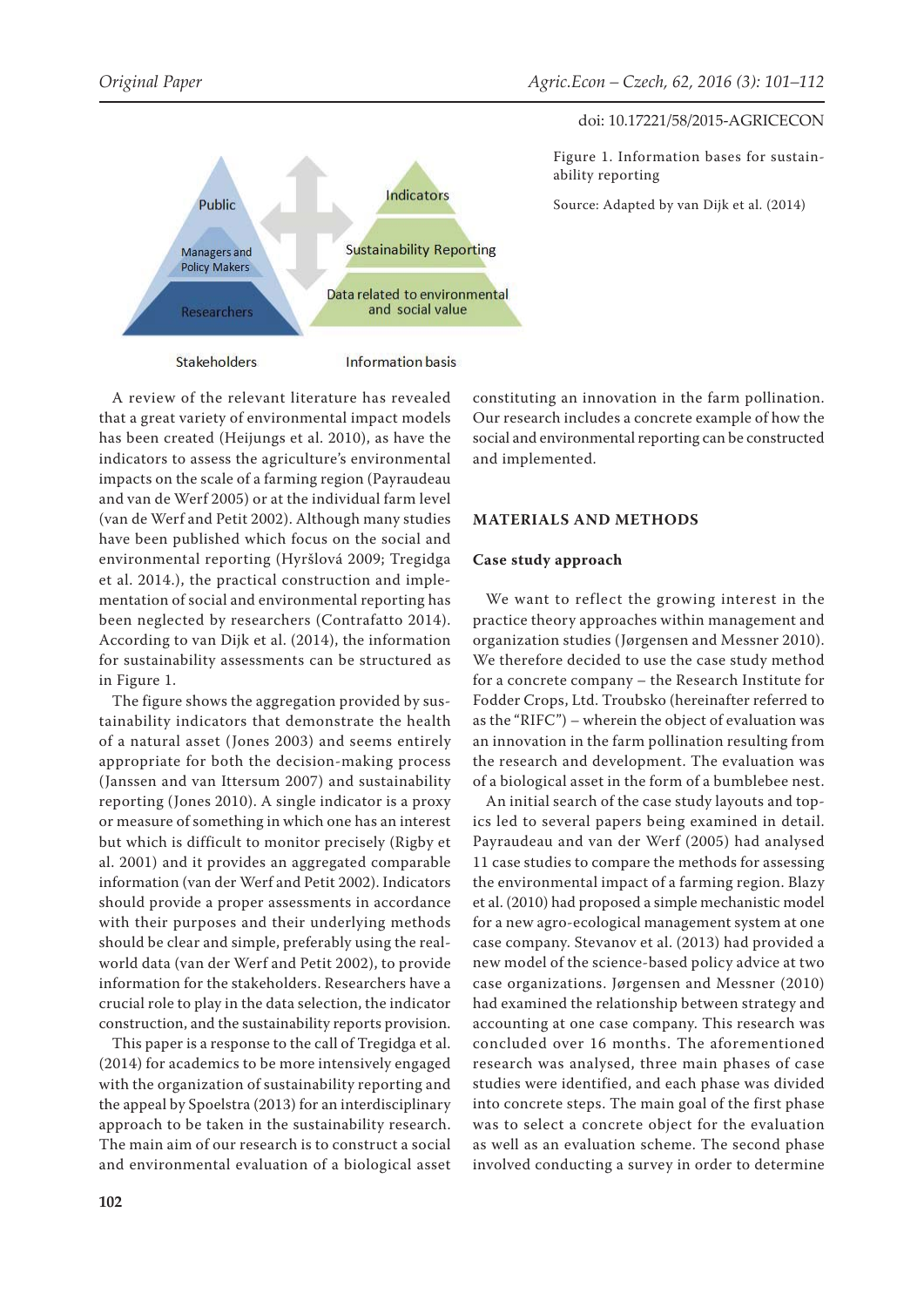the social and environmental value of one bumblebee nest. Finally, the social and environmental reporting of the bumblebee nest was designed in the last phase. Two members of the research team were researchers employed in this company. Their internal perspective, which might introduce biases, was balanced by the remaining member of the research team (Woods et al. 2012).

# **First phase – selecting the object for the evaluation and an evaluation scheme**

We presented our project to the general manager, who supported our plan and was involved in the research. The general manager introduced us to the manager of the bumblebee R&D team as well as to the financial manager, both of whom were available during the research. A scheduled interview was conducted with the manager of the bumblebee R&D team on the following topics:

(1) the portfolio of the bumblebee nest products,

- (2) the bumblebee market situation, and
- (3) the bumblebee nest function in the nature and for the recreation and leisure.

Notes were taken during each interview and were approved by the interviewee.

Cairns (2006) discusses conflicts in using prices in the environmental evaluations and concludes that prices provide an appropriate information basis for making decisions. The International Valuation Standards define the market value as the estimated amount for which a property should be exchanged on the date of valuation between a willing buyer and a willing seller reasonably and without coercion (Mařík et al. 2003). Janssen and van Ittersum (2007) define the environmental value as an impact assessment of agricultural practices and social value, mainly representing attitudes, values, or culture. Pearson (2000) defines the ecosystem function as a value of the indirect positive impact for the ecosystem, such as an improvement in the climate regulation, nutrient cycling, or the hydrologic system. Šišák and Pulkrab (2008) use an ecosystem function to evaluate the nonmarket value of forest, doing so using the ratio of the nonmarket value to market value wherein the average ratio is set by experts.

This approach could be described as the preferencebased evaluation, where the market price provides the basis, thus meeting with the Klöpffer's (2003) requirement for using equal and consistent system

boundaries for the environmental, economic, and social assessment.

The first phase resulted in selecting:

- (1) a concrete object for evaluation one developed bumblebee nest from a laboratory colony in Troubsko was selected as the unit for evaluation, with the said developed bumblebee nest consisting of one single female bumblebee plus female bumblebee workers as well as a hive (hereinafter referred to collectively as a "Bumblebee Nest"); and
- (2) an evaluation scheme in line with Šišák et al. (2010), we differentiated the market and nonmarket value based on different socioeconomic (or environmental and aesthetic) functions. In accordance with Drozen (2003), we based the environmental and social value on the bumblebee's function in the nature; in line with Janssen and van Ittersum (2007), we considered the aesthetic function essential for the social value; and following the lead of Cairns (2006), we based the environmental and social value on the market value.

# **Second phase – method for determining the environmental and social values**

In order to determine the environmental and social value, another scheduled interview with the manager of the bumblebee R&D team was prepared on the following topics:

- the Bumblebee Nest production capacity dedicated to pollinating crops for which the nest was acquired (economic crops),
- the residual nest capacity directed to crops other than those for which it was acquired,
- the aesthetic function as perceived by the public (a representative population sample), and
- assembling a questionnaire to research the aesthetic function.

The RIFC researchers recommend to farmers the number of the Bumblebee Nests needed to pollinate crops depending on the type of the economically important crop and sown area. These recommendations are freely available on a website from the RIFC (see Appendix 2). The environmental value of a Bumblebee Nest was set as the proportion of the said Bumblebee Nest's life that is used for the ecosystem function (i.e., the nest's "free capacity" dedicated to pollinating economically unimportant crops other than those for which it was acquired).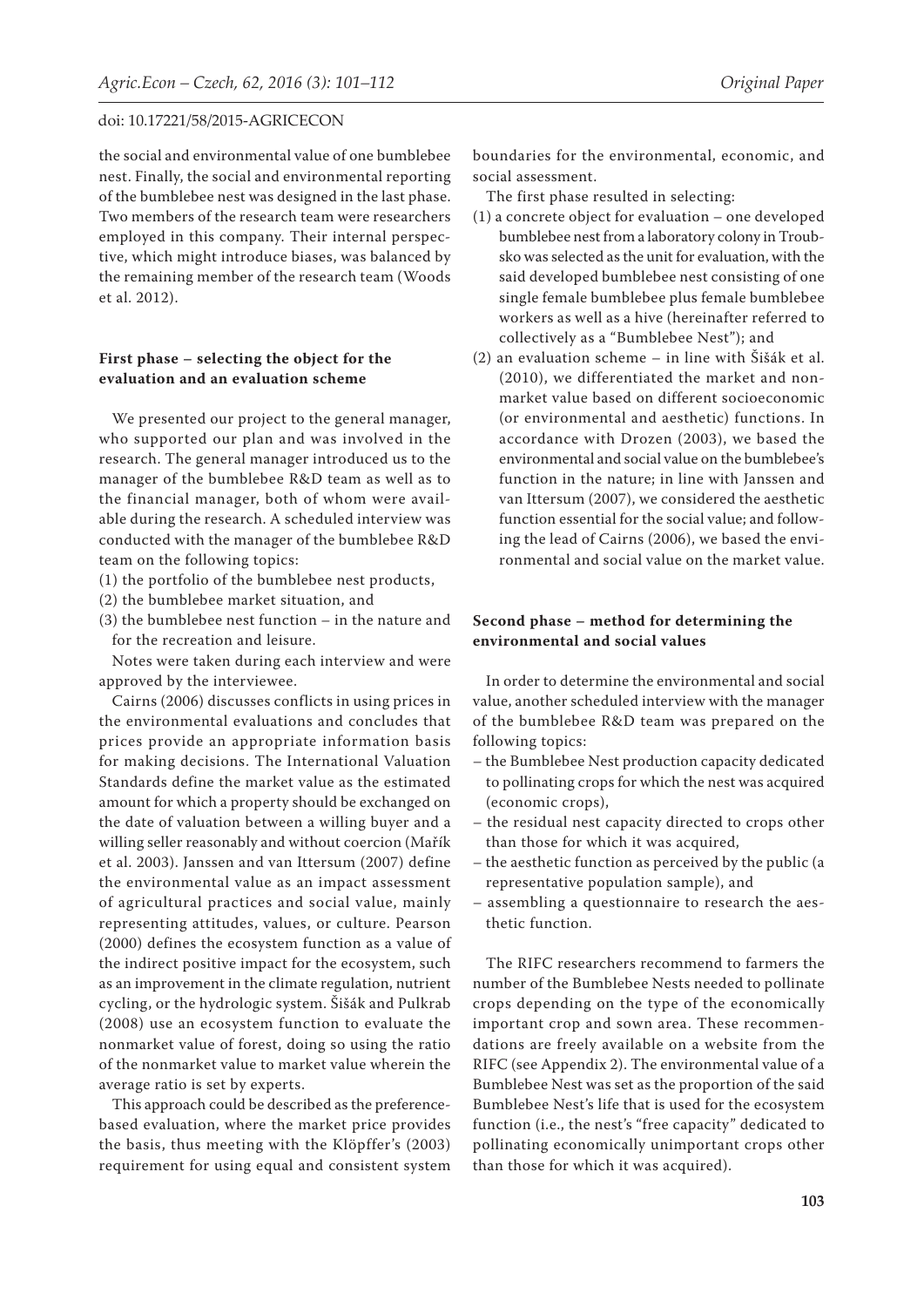This second phase resulted in:

- (1) establishing the method of constructing the environmental value as the bumblebee's production capacity ratio, and
- (2) constructing a questionnaire for surveying (see Appendix 1) a representative population sample.

# **Third phase – constructing a social and environmental evaluation of the Bumblebee Nest biological asset**

In this phase, the STEM/MARK agency surveyed a representative population sample by questionnaire in order to establish the social value of a Bumblebee Nest. Those interested in bumblebee keeping were then asked in two steps to state the amount they would be willing to pay for one Bumblebee Nest. In the first step, the respondents spontaneously proposed an amount, while in the second research step, the respondents were asked a question offering 13 consecutive amounts. For one half of respondents, these amounts were given from the lowest to the highest, and for the other half, from the highest to the lowest. The respondents were to state for each amount whether they would be willing to pay it for a Bumblebee Nest.

Van Dijk et al. (2014) describe an environmental report as an interpretative form summarizing the environmental trends, events, and consequences. One of the ways a company can report the value it creates not only for its owners, but also for other interested parties (the state, employees, the public), is an expanded value added statement (EVAS), which also accounts for the environmental and social impacts from business activities (Hyršlová 2009). In order to compile an EVAS, it is necessary to consider (value) the direct and indirect outcomes and other (subsequent) impacts from business activities. The statement contains not only the economic value defined as by financial transactions but also environmental and social impacts expressed in monetary terms (Hyršlová 2009).

We prepared another scheduled interview with the financial manager to obtain the information required for an EVAS on the following topics:

- the total Bumblebee Nest production for 2013, and
- the total production costs per 1 Bumblebee Nest.

This third phase resulted in the selection of a specific form of sustainable development reporting – EVAS – as well as an analysis of financial accounting data to create the statement.

## **RESULTS AND DISCUSSION**

#### **Bumblebee keeping in Troubsko**

As pollinators of many cultured and wild plants, bumblebees are very important for protecting the cultural landscape. They are irreplaceable in many cases, in particular for the pollination of flowering plants during the periods when honey bees are unable to fly, such as during an inclement weather (Velthuis and van Doorn 2006). Bumblebees are exclusive pollinators of the long tubular flowers. Recent years have seen a wide-scale collapse of the honey bee colonies. Under these circumstances, the importance of bumblebees has increased (Carreck and Williams 1998). If a landscape lacks the honey-producing bees, even temporarily, it will not remain completely without pollinators so long as the bumblebees and solitary bees live there.

The bumblebee has its functions in the landscape, which can be categorized as follows:

- a market function resulting from pollinating the economically important crops,
- an environmental function resulting from pollinating the economically unimportant plants, and
- an aesthetic function resulting from the popularity of the bumblebee and its aesthetic operation in the landscape.

Bumblebee keeping in the laboratory at the RIFC had been begun by doc. Ptáček, whose research contributed considerably to the knowledge of bumblebee keeping in laboratories, not only concerning the most frequently kept buff-tailed bumblebee, but also many other bumblebee species (Ptáček 2008; Bučánková and Ptáček 2012). Bumblebee keeping in the laboratory at Troubsko comprises the largest and oldest such operation in the Czech Republic and the only one which allows the acquisition of domestic bumblebees while not endangering biodiversity (see www.ceskycmelak. cz). RIFC offers 2 nest types: an early-development nest for gardeners with the nonspecific pollination needs and an already developed nest for pollinating the specific crops. The RIFC organizes workplace tours for the public as a part of annual events as well as field trips and stays at the workplace for schools and gardening unions. It also uses the Bumblebee Nests to pollinate its own land.

#### **Value of a Bumblebee Nest**

Mařík et al. (2003) state that the market value essentially represents usability that is acknowledged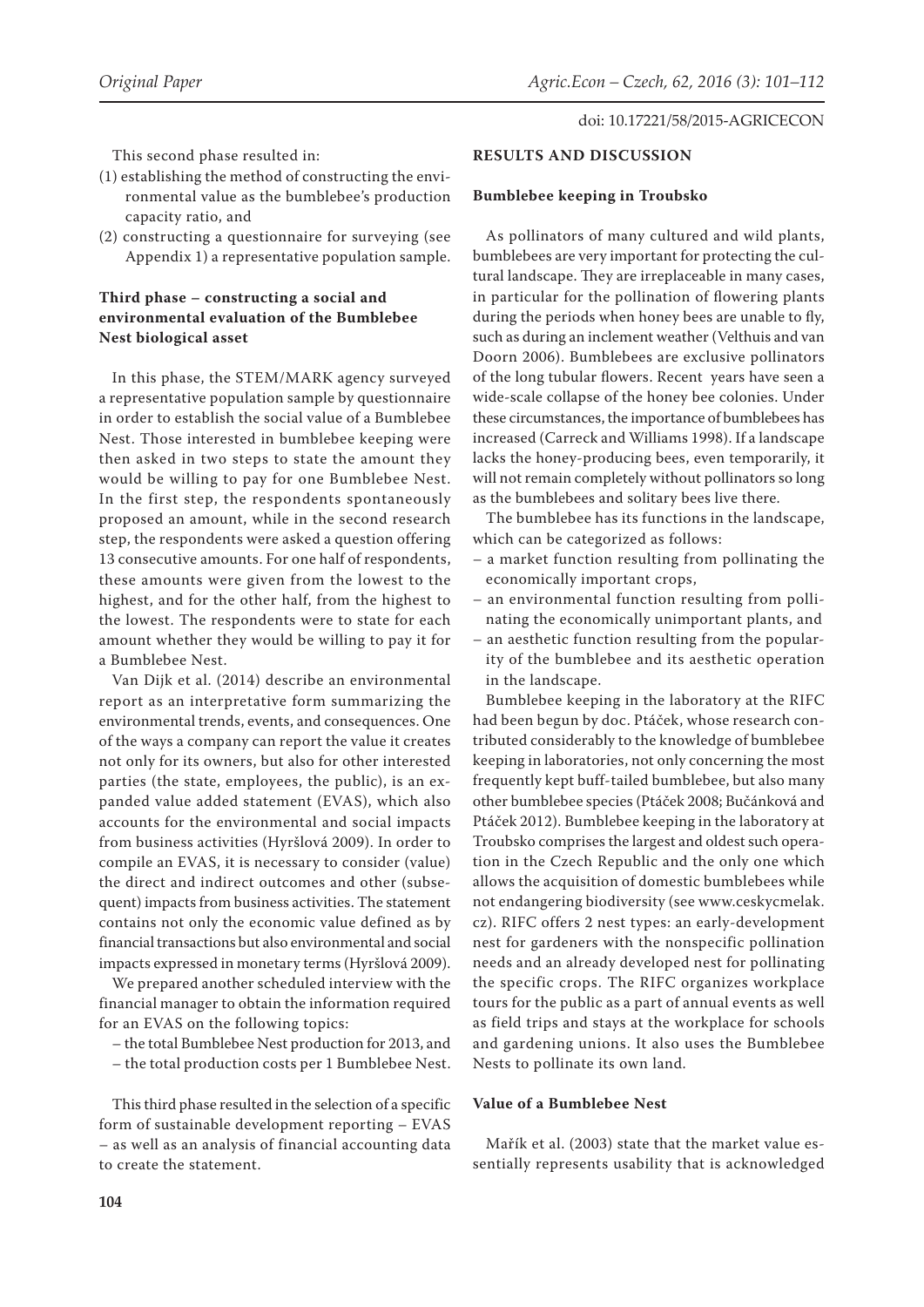by the market and essentially represents the price negotiated on a free and competitive market. The market price of a Bumblebee Nest is established as CZK 1070 per 1 Bumblebee Nest, including the hive. As the nests can be acquired on the market from various suppliers, the market price was not adjusted in any way and therefore represents the market value of a Bumblebee Nest. The environmental value constitutes 38% of the Bumblebee Nest's free production capacity dedicated to pollinating crops other than those for which the nest was acquired. The calculated percentage represents the average value of a Bumblebee Nest's free production capacity evaluated for 22 economic crops based on the recommendations from the RIFC researchers (see Appendix 2). The ecosystem value of a Bumblebee Nest therefore amounts to CZK 405.

During the survey, people interested in bumblebee keeping were asked to state the amount they would be willing to pay for one Bumblebee Nest. In the first step, the respondents spontaneously proposed an amount, with only 6% of people stating in these circumstances that they would not be willing to pay anything for a Bumblebee Nest. The average spontaneously stated amount came to CZK 1610. In this specific case, it is better to be guided by the median. The median came to CZK 1000, meaning that one half of all interested people would be willing to pay CZK 1000 for a Bumblebee Nest. Socially weaker population groups as well as the inhabitants of smaller municipalities and towns (up to 19 999 inhabitants) generally stated lower amounts relative to the median. The youngest (up to 29 years of age) and the oldest (over 60 years of age) respondents also stated lower amounts.

In the second research step, the respondents were asked a question offering 13 consecutive amounts. For one half of the respondents, these amounts were given from the lowest to the highest, and for the other half, from the highest to the lowest. The respondents were to state for each amount whether they would be willing to pay that price for a Bumblebee Nest. The results from this question show that only 2% of all interested people would not be willing to pay anything for a Bumblebee Nest. CZK 100 was acceptable for 98% of people, CZK 300 for 77% of the interested people, and CZK 500 for 71% of the respondents. There was still an apparent majority interest for the amounts CZK 700 (59%) and CZK 900 (56%). Half of the interested people would be willing to pay CZK 1100; one-third CZK 1900; and almost one-quarter CZK 2500. The survey confirmed the correct setting

| Value component | CZK     | % share |
|-----------------|---------|---------|
| Market          | 1 0 7 0 | 64      |
| Ecosystem       | 405     | 24      |
| Aesthetic       | 199     | 12      |
| <b>TOTAL</b>    | 1674    | 100     |

Table 1. Total value of a Bumblebee Nest

Source: authors

of a Bumblebee Nest's market price, which should not significantly exceed the value of CZK 1000.

The survey results led to the conclusion that onefifth of the population would acquire Bumblebee Nests for not-for-profit purposes. No essential statistically significant differences were found in the approach to this topic within the individual socio demographic categories. Differences were recorded only for the entrepreneur category, where an increased interest can be assumed (30%), and the category of people with a lower education, where, by contrast, a lower interest was declared (18%).

In establishing the social value of one Bumblebee Nest, therefore, we must include into our considerations also those respondents who are not willing to pay anything. A total of 79% of respondents were not willing to pay for a developed nest. The resulting value was therefore calculated as it would correspond to a single respondent from the total number of respondents and was derived by the following:

- 21% of the respondents at CZK 1,000 corresponds to 213 respondents  $\times$  CZK 1000 = CZK 213 000.
- 79% of the respondents at CZK 0 corresponds to 803 respondents  $\times$  CZK 0 = CZK 0.
- $-213000$  CZK/1070 = CZK 199.

The social value was thus set at CZK 199 per 1 Bumblebee Nest.

The Bumblebee Nest's total value is therefore the sum of all the three bumblebee functions and its final calculation is given in Table 1.

Although the market value comprises the largest proportion of the total value, it does not exceed 64%.

#### **CONSTRUCTING THE EVALUATION**

The case study resulted in constructing an evaluation of a biological asset – an agricultural innovation consisting of a Bumblebee Nest – while considering the environmental and social aspects of sustainable development. The evaluation scheme is presented in Table 2.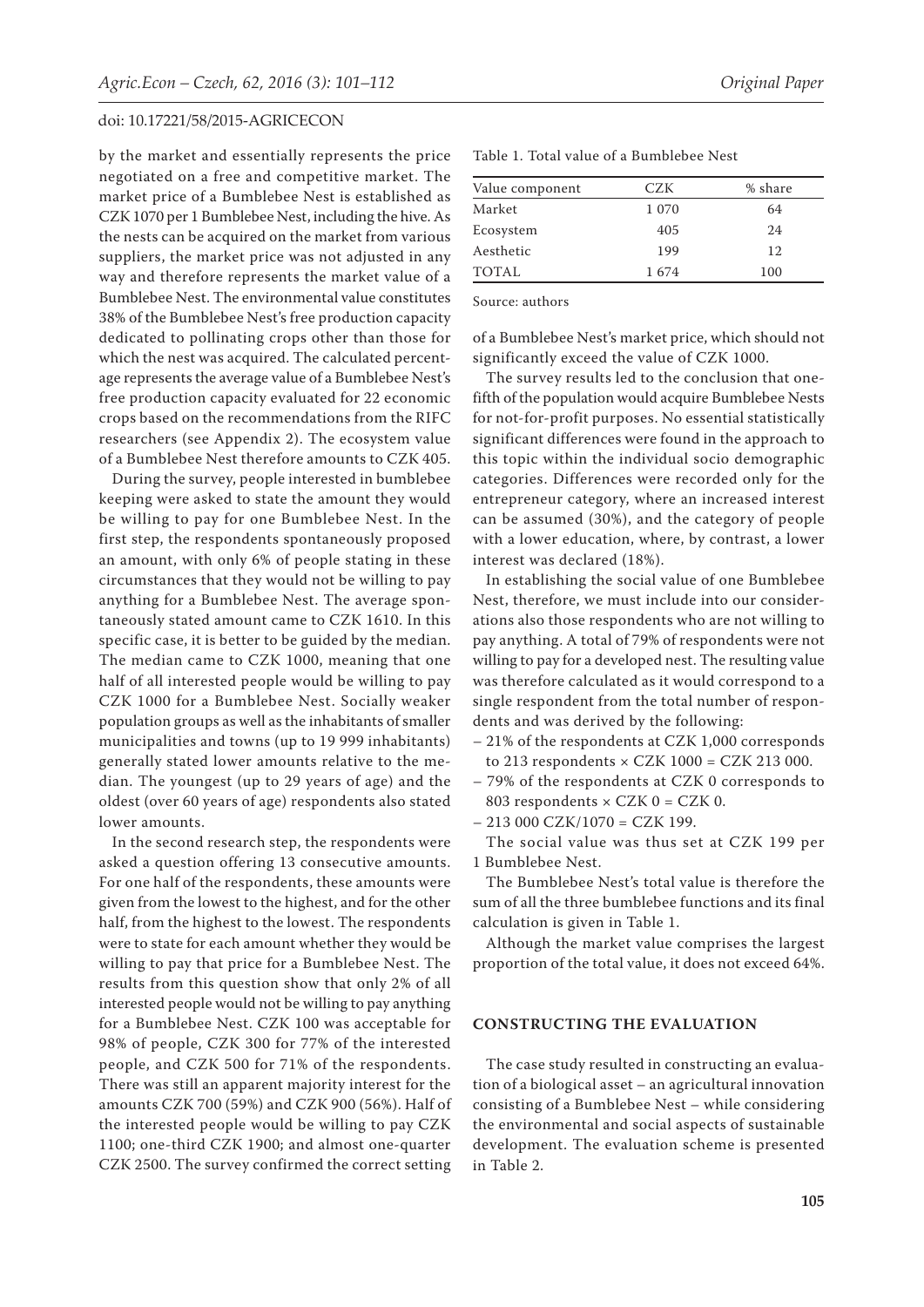| Value         | Basic function                                                                                                                                                                | Application to Bumblebee Nest                                                           |
|---------------|-------------------------------------------------------------------------------------------------------------------------------------------------------------------------------|-----------------------------------------------------------------------------------------|
| Economic      | Market function. Value is based on market price<br>(Mařík et al., 2003)                                                                                                       | Pollination of economic crops ( <i>i.e.</i> , crops for<br>which the nest was acquired) |
| Environmental | Nonmarket function. Value is expressed as the<br>ratio of the capacity of the market and nonmarket<br>functions as established by expert estimate (Šišák<br>and Pulkrab 2008) | Pollination of crops other than those for<br>which the nest was acquired                |
| Social        | Aesthetic function according to Janssen and van<br>Ittersum (2007)                                                                                                            | Contribution to feelings of beauty and<br>pleasure                                      |

| Table 2. Evaluation of a biological asset - Bumblebee Nest |  |  |  |  |  |  |  |  |  |  |
|------------------------------------------------------------|--|--|--|--|--|--|--|--|--|--|
|------------------------------------------------------------|--|--|--|--|--|--|--|--|--|--|

Source: authors

The final phase of the case study resulted in compiling an EVAS with the main objective being to express the total added value created by the RIFC in producing 100 Bumblebee Nests, including the identified benefits for the stakeholders. We focused primarily on the crucial stakeholders EVAS (Table 3), those being the ones with the largest stakes (i.e., the greatest "interest") in the organization (such as the managers or board members) and those with a high degree of power to support (or to sabotage) the firms' strategies (such as the donors or the government) (Drozen and Kubáňková 2014). In addition, organized field trips and stays enabled primarily such local organizations as schools and gardening unions to visit the department, and, given that the department uses the bumblebee pollination on its own lands, Troubsko bumblebees help the landscape to flourish.

The first part of the EVAS presents the environmental, economic, and social values of a Bumblebee Nest, while the second part quantifies the added value from the created production.

This EVAS indicates that the total value added created by the RIFC's producing Bumblebee Nests in 2013 was CZK 94 500. The ratio of this created value to the resources consumed is interesting, as the production value based upon the complex concept of economic, environmental, and social value is 1.27 times the resources consumed. If we consider the added value to be generated only by the financial returns (i.e., the total revenues), then the added value is CZK 33 000 or 45% of the resources spent.

Jørgensen and Messner (2010) conducted the research of new product development evaluation and concluded that a relatively high degree of ambiguity in evaluation can be expected as a natural consequence of the complex and uncertain setting. Rigby et al. (2001) stated that constructing a single indicator that would evaluate the economic and social impacts

|  |  |  |  |  |  | Table 3. Expanded value added statement for a Bumblebee Nest |  |
|--|--|--|--|--|--|--------------------------------------------------------------|--|
|--|--|--|--|--|--|--------------------------------------------------------------|--|

| <b>EVAS</b>                              | CZK/nest | Beneficiaries          |
|------------------------------------------|----------|------------------------|
| Market value of a Bumblebee Nest         | 1 0 7 0  |                        |
| Environmental                            | 405      |                        |
| Aesthetic                                | 199      |                        |
| Total                                    | 1674     |                        |
| Total number of nests sold               | 100      |                        |
| Total revenues                           | 107 000  | Managers, shareholders |
| Environmental value created              | 40 500   | Local community        |
| Aesthetic value created                  | 21 000   | Local community        |
| <b>TOTAL VALUE</b>                       | 168 500  |                        |
| Production costs                         | 74 000   |                        |
| Added value                              | 94 500   |                        |
| Ratio of added value to production costs | 127.70%  |                        |

The EVAS reported was adapted by Hyršlová (2009b)

Source: authors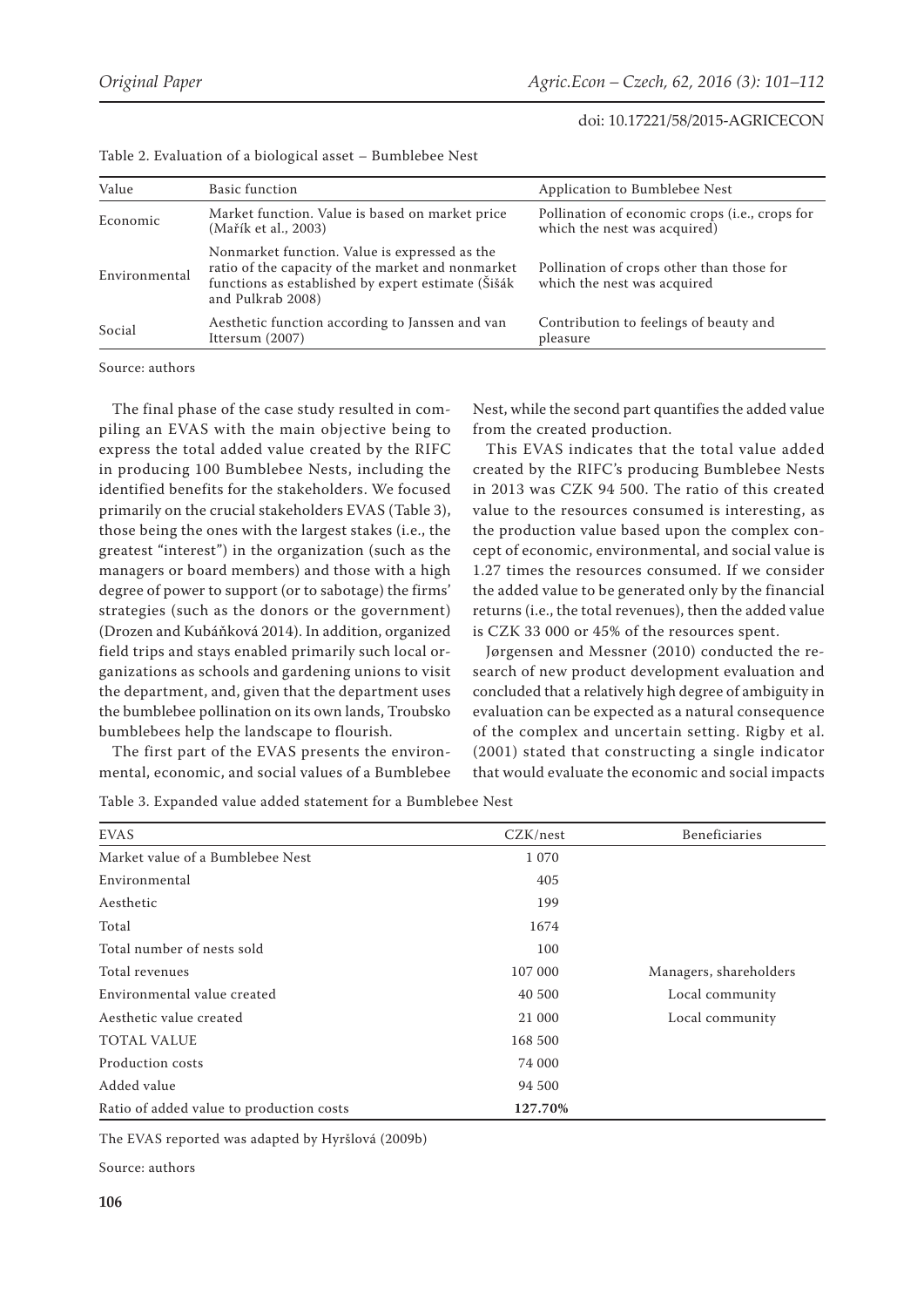on sustainability could be problematic. Gluch and Baumann (2004) stated that measuring environmental problems within a one-dimensional monetary unit may oversimplify the reality. Curran (2013) discussed reporting both the qualitative information and the quantitative data and the difficulties with the rather hidden qualitative information. We are fully aware that the constructed evaluation is a simplification and that other approaches can be used to assess the environmental or social value, such as the life cycle assessments, the balanced scorecard methodology, the social compatibility analysis, the qualitative and quantitative reporting. The implementation of the aforementioned methods and approaches might provide an interesting comparison and current topics for the perspective further research.

The evaluation presented here is based on the fair market price and shows the proportions of the economic, environmental, and social values within the overall assessment. Blazy et al. (2010) reassured researchers that an ex-ante assessment can be a starting point for implementing innovations in agricultural practice. The present evaluation also can be used for the ex-ante assessment of a Bumblebee Nest introduced as an innovation in pollination for an agriculture producer. The producer can use it to quantify the environmental and social values that the newly acquired Bumblebee Nest will bring.

Jones (2010) emphasized the demand for a comprehensive accounting that would report environmental impacts to stakeholders. The EVAS presented here shows the value created for the company shareholders as well as the value created for the society. Acquiring new Bumblebee Nests supports the pollination of the surrounding wild plants and the nest increases the feelings of pleasure and aesthetic experiences. We believe that the present case study could encourage other companies to communicate their responsibility for sustainable development (Jones 2010).

Spoelstra (2013) called for an interdisciplinary approach to the sustainability research. Bebbington and Lahrinaga (2014) concluded that accounting for the sustainable development craves a "bigger picture" approach. The present research demonstrates how economic analysis from the perspective of sustainable development can be used to evaluate a concrete agricultural innovation and evaluate a biological asset, one Bumblebee Nest, from an economic, environmental, and social perspective. We therefore hope that our research will move other researchers to investigate the environmental and sustainability

reporting and overcome the frustrations with the environmental accounting to which Bebbington and Lahrinaga (2014) refer.

#### **CONCLUSION**

Measuring the performance of agricultural practice from a complex economic, environmental, and social perspective is essential to a further agricultural development. The sustainable development of agricultural practice is based on innovations. This paper demonstrates the evaluation of an agricultural innovation, the biological asset that is a Bumblebee Nest. We provided a framework wherein the environmental and social values are based on the real market data following the requirements of van der Werf and Petit (2002) as well as the concrete calculations about the case company. The market price of a Bumblebee Nest is established as CZK 1070 per 1 Bumblebee Nest and it demonstrates 64% of the total value. The environmental value constitutes 38% of the Bumblebee Nest's free production capacity dedicated to pollinating crops other than those for which the nest was acquired, therefore, it amounts to CZK 405. The social value was set at CZK 199 per 1 Bumblebee Nest.

Even as the researchers focus primarily on the negative environmental impacts (Rigby et al. 2001; Payraudeau and van de Werf 2005; Blazy et al. 2010), the chosen biological asset – a Bumblebee Nest – has in fact a positive environmental impact. We hope that our research will inspire an additional research focused on measuring the positive impact of agriculture innovations such as to value the growing of intermediary crops to preserve the soil quality and maintaining proper agro technical procedures.

In conclusion, the results of this study constitute a positive example for how to report about sustainability and how to translate the sustainability demands into the economic ones, which is crucial if sustainability is to be included within decision making (Spence and Rinaldi 2014). Cabello-Medina et al. (2011) examined innovation performance in three Spanish industries. They concluded that although the companies are complex entities and a practice that works well in one firm may not produce the same results in another, it is nevertheless important to establish sets of the best practices, as these practices may work well in a broad variety of firms and can be adapted to a wide range of environments. Similarly, we believe that providing sustainability reports of concrete agricultural products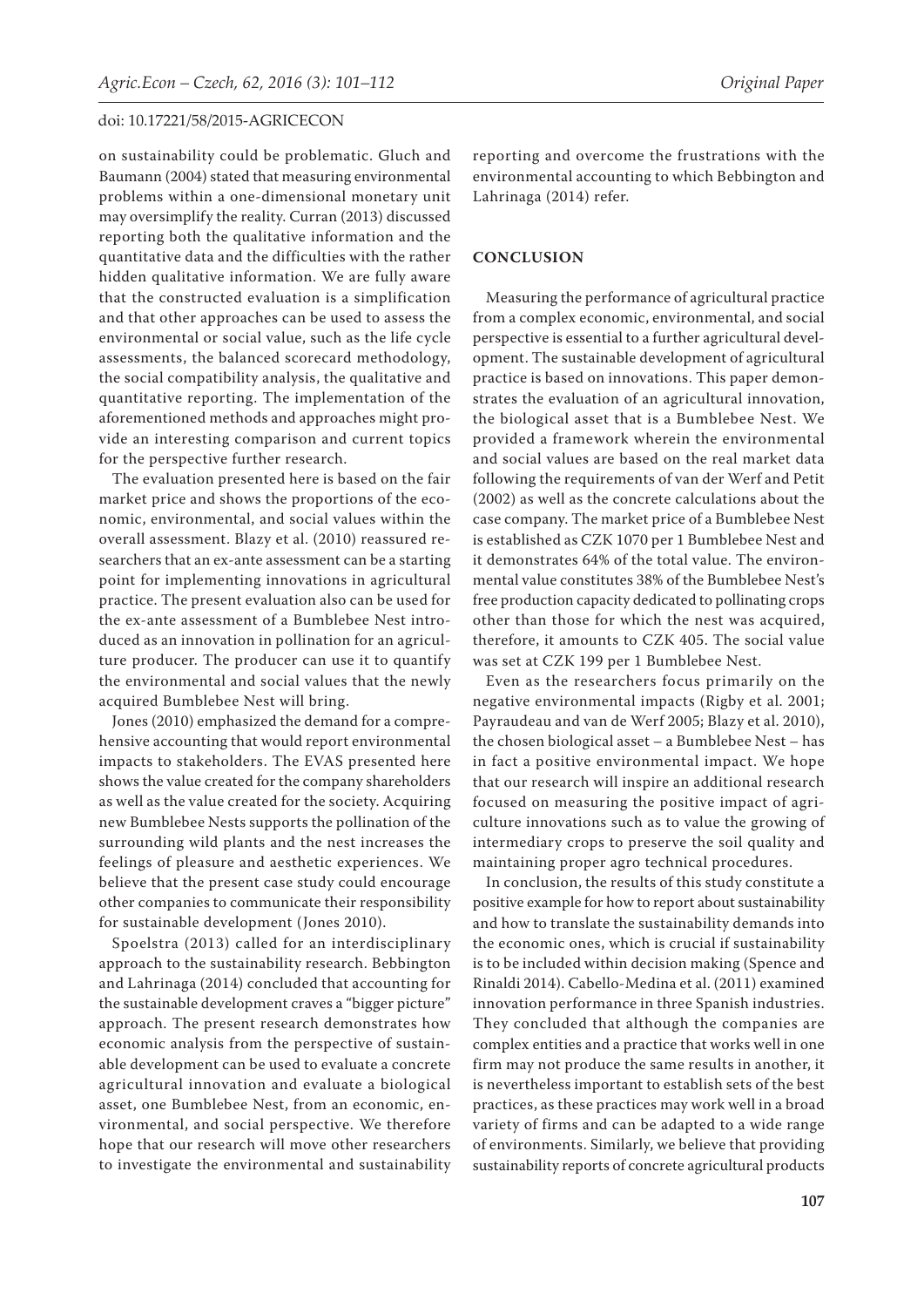or farms can contribute to the identification of the best practices that can be implemented in practice

by agricultural entrepreneurs while inspiring other researchers.

# **APPENDIX 1**

- (1) Would you purchase a bumblebee nest? YES/NO
- (2) If yes, would it be because you like bumblebees and their presence in the landscape or a garden has a positive effect on you (i.e., not for commercial or other economic reasons)? YES/NO
- (3) If yes, how much would you be willing to pay for one nest (female and workers)? (e.g., CZK 100, CZK 200, CZK 500, CZK 2000)

# **APPENDIX 2**

| No.            | Plant species                                                          | Minimum<br>number of<br>nests per ha                                                  | Flowering<br>period                                                                                                                             | Note                                                                                                                                                                                                    | Flowering<br>period<br>duration in<br>months | Total<br>nest<br>life in<br>months | Percent<br>of time<br>dedicated<br>to plants<br>for which<br>the nest was<br>purchased |
|----------------|------------------------------------------------------------------------|---------------------------------------------------------------------------------------|-------------------------------------------------------------------------------------------------------------------------------------------------|---------------------------------------------------------------------------------------------------------------------------------------------------------------------------------------------------------|----------------------------------------------|------------------------------------|----------------------------------------------------------------------------------------|
| $\mathbf{1}$   | Almond<br>Amygdalus<br>communis L.                                     | $3 - 4$ ,<br>depending on<br>orchard type<br>and number<br>of flowers in<br>area      | First flowering,<br>March.                                                                                                                      | At least two trees are<br>necessary for pollination.<br>Bumblebees can<br>contribute crucially to<br>yield.                                                                                             | $\mathbf{1}$                                 | 3                                  | 33.33%                                                                                 |
| $\overline{2}$ | Peach Prunus<br>persica                                                | 4–6 or more                                                                           | March/April.<br>Trees blossom<br>for about 14 days<br>when individual<br>ensuring harvest<br>even in case<br>of short-term<br>inclement weather | The number of hives can<br>be consulted according<br>to the actual situation<br>blossoms flower $-$ - status of stand, honey<br>bee hives in vicinity, etc.<br>Even a small number<br>increases yields. | $\overline{2}$                               | 3                                  | 66.67%                                                                                 |
| 3              | Apricots<br>Prunus<br>armeniaca                                        | $3 - 5,$<br>according<br>to stand<br>character                                        | March/April                                                                                                                                     | Pollen transfer between<br>plants can increase fruit<br>yield and quality                                                                                                                               | $\overline{2}$                               | 3                                  | 66.67%                                                                                 |
| 4              | Gooseberries<br>Ribes uva-crispa $_{2-3}$<br>Grossularia<br>uva-crispa |                                                                                       | April                                                                                                                                           | Frequently flower<br>in cold. Bumblebees<br>considerably boost<br>yields.                                                                                                                               | $\mathbf{1}$                                 | 3                                  | 33.33%                                                                                 |
| 5              | Currants<br>Ribes sp.                                                  | $2 - 3$                                                                               | April. Ca 1 week<br>after<br>gooseberries                                                                                                       | Red and white currants<br>are partially self-<br>pollinating, while black<br>currants are mostly<br>cross-pollinated and<br>preferred by bumblebees.                                                    | $\mathbf{1}$                                 | 3                                  | 33.33%                                                                                 |
| 6              | Sweet cherries<br>Prunus avium                                         | $4 - 6,$<br>according<br>to status of<br>stand and<br>number of<br>flowers in<br>area | April                                                                                                                                           | For sweet cherries,<br>pollination of all flowers<br>brings benefits. Even<br>a small number of<br>bumblebees increases<br>yields                                                                       | $\mathbf{1}$                                 | 3                                  | 33.33%                                                                                 |
| 7              | Sour cherries<br>Prunus cerasus                                        | $3 - 4,$<br>according<br>to stand<br>character                                        | April                                                                                                                                           | Bumblebees can<br>contribute to yield<br>increase by pollinating<br>among trees, especially<br>among varieties.                                                                                         | $\mathbf{1}$                                 | 3                                  | 33.33%                                                                                 |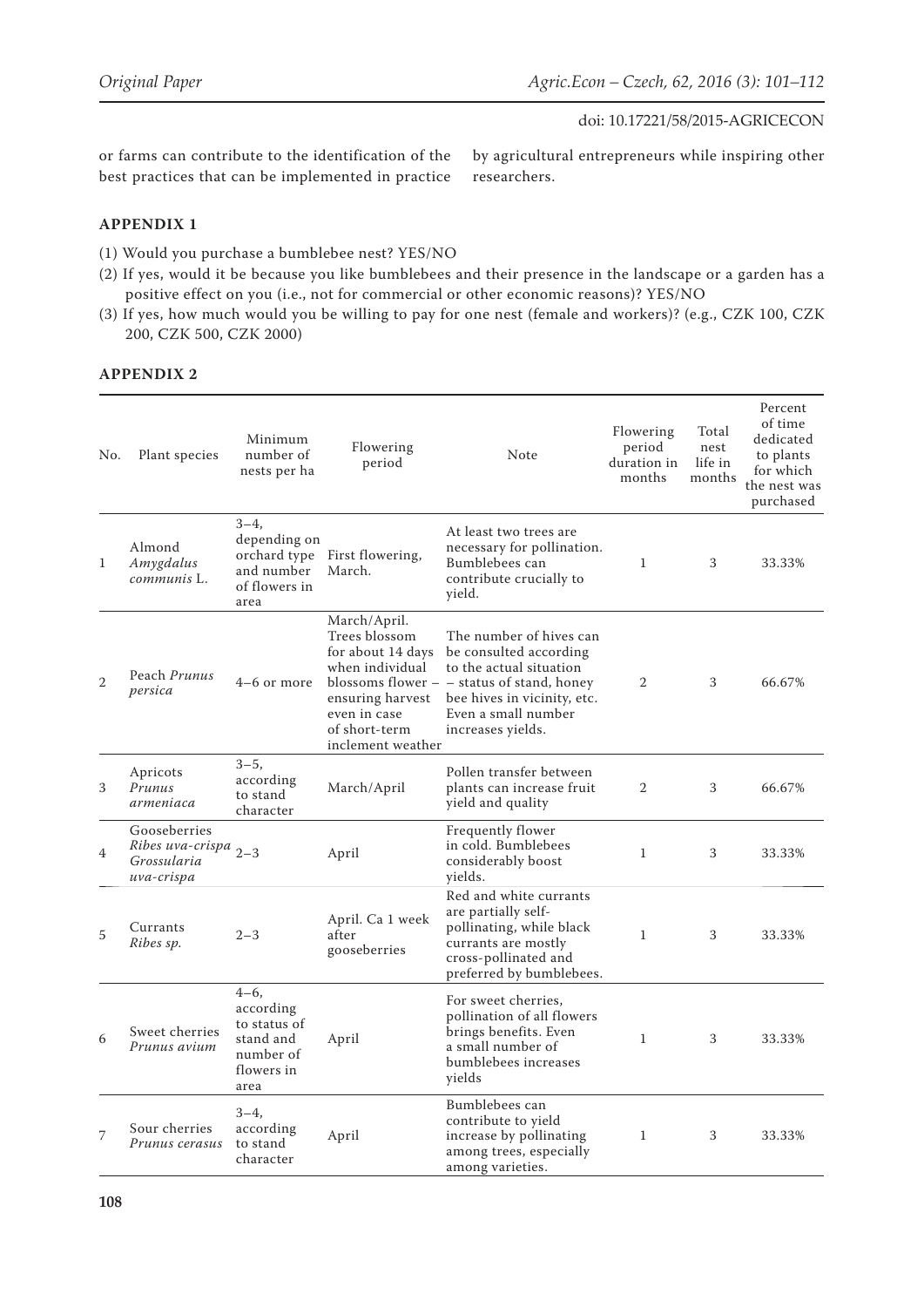| No. | Plant species                                              | Minimum<br>number of<br>nests per ha                                                                     | Flowering<br>period | Note                                                                                                                                                                                                                    | Flowering<br>period<br>duration in<br>months | Total<br>nest<br>life in<br>months | Percent<br>of time<br>dedicated<br>to plants<br>for which<br>the nest was<br>purchased |
|-----|------------------------------------------------------------|----------------------------------------------------------------------------------------------------------|---------------------|-------------------------------------------------------------------------------------------------------------------------------------------------------------------------------------------------------------------------|----------------------------------------------|------------------------------------|----------------------------------------------------------------------------------------|
| 8   | Apples<br>Malus<br>domestica                               | $4 - 6$ ,<br>according to<br>stand type                                                                  | April/May           | Pollination is necessary<br>for fruit formation, but<br>too many pollinated<br>flowers decrease fruit<br>quality.                                                                                                       | $\mathbf{2}$                                 | 3                                  | 66.67%                                                                                 |
| 9   | Pears<br>Pyrus communis                                    | Up to $8$ ,<br>according to<br>stand type                                                                | April/May           | Pears are sometimes not<br>very attractive, so it is<br>beneficial to place hives<br>evenly throughout the<br>orchard.                                                                                                  | 2                                            | 3                                  | 66.67%                                                                                 |
| 10  | Strawberries<br>Fragaria vesca                             | $2 - 3$                                                                                                  | May                 | Pollination is necessary<br>to create high-quality<br>fruit. However, over-<br>pollination should be<br>avoided, as it leads to<br>fruit deformation.                                                                   | 1                                            | 3                                  | 33.33%                                                                                 |
| 11  | Blueberries<br>Vaccinium<br>myrtillus and V.<br>corymbosum | 3-4. Mainly<br>Canadian<br>varieties are<br>grown in<br>culture.                                         | May                 | During pollination<br>process, they require a<br>special flower vibration<br>that bumblebees can<br>perform but honey bees<br>cannot.                                                                                   | $\mathbf{1}$                                 | 3                                  | 33.33%                                                                                 |
| 12  | Carrots, onions,<br>brassicas, and<br>borages              | $3-9,$<br>according to<br>stand type<br>and density<br>as well as<br>presence of<br>competing<br>plants. | June/July           | Bumblebees are suitable<br>for many species,<br>but case-by-case<br>consultation is necessary.                                                                                                                          | $\overline{2}$                               | 3                                  | 66.67%                                                                                 |
| 13  | Melons,<br>cucumbers,<br>zucchini<br>Cucumis spp.          | $2-3$ , adjusted<br>according to<br>stand size<br>and number<br>of flowers in<br>area.                   | June/July           | Bumblebees frequent<br>male flowers for pollen<br>and female flowers<br>for nectar, thereby<br>transferring the pollen<br>necessary for seed<br>creation.                                                               | 2                                            | 3                                  | 66.67%                                                                                 |
| 14  | Red clover<br>Trifolium<br>pratense                        | $3-9,$<br>specifically<br>according<br>to the given<br>location                                          | July/August         | Species with long<br>proboscises are ideal.<br>All grown buff-tailed<br>bumblebees can reach<br>the nectar, including<br>males. All workers<br>pollinate when collecting<br>pollen.                                     | 2                                            | 3                                  | 66.67%                                                                                 |
| 15  | Other clovers<br>Trifolium spp.                            | $3 - 5$ ,<br>according<br>to specific<br>situation                                                       | July/August         | Buff-tailed bumblebees<br>usually can reach the<br>nectar, except for the<br>cases of T. alpestre,<br>T. medium, and T.<br><i>pannonicum</i> . For those<br>species, what was said<br>above for T. pratense<br>applies. | 3                                            | 3                                  | 100.00%                                                                                |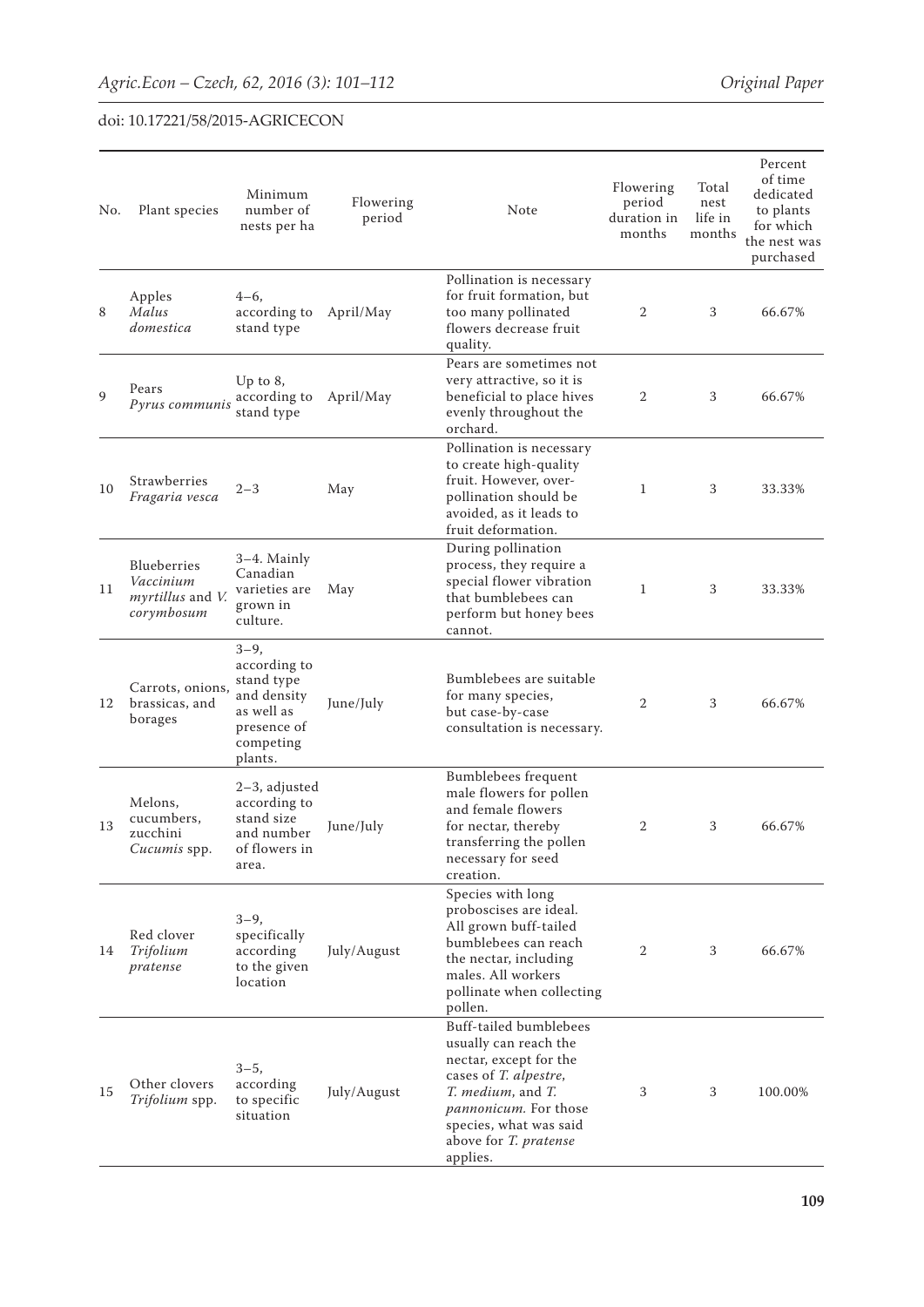| No. | Plant species                                                                                             | Minimum<br>number of<br>nests per ha                                | Flowering<br>period | <b>Note</b>                                                                                                      | Flowering<br>period<br>duration in<br>months | Total<br>nest<br>life in<br>months | Percent<br>of time<br>dedicated<br>to plants<br>for which<br>the nest was<br>purchased |
|-----|-----------------------------------------------------------------------------------------------------------|---------------------------------------------------------------------|---------------------|------------------------------------------------------------------------------------------------------------------|----------------------------------------------|------------------------------------|----------------------------------------------------------------------------------------|
| 16  | Legumes:<br>Lotus spp.,<br>crown vetches,<br>vetches,<br>broad beans,<br>chickpeas, and<br>Anthyllis spp. | $3 - 5$ ,<br>according<br>to specific<br>situation                  | July/August         | <b>Bumblebees</b><br>preferentially visit the<br>flowers of all these<br>species.                                | 3                                            | 3                                  | 100.00%                                                                                |
| 17  | <b>Beans</b><br>Phaseolus spp.                                                                            | Must be tried<br>according to<br>stand type<br>and variety<br>grown | July/August         | Insect pollination<br>multiplies pod quantity<br>and seed quality.                                               | 3                                            | 3                                  | 100.00%                                                                                |
| 18  | Blackberries,<br>raspberries<br>Rubus spp.                                                                | 3, according<br>to parcel<br>character                              | May/June            | <b>Bumblebees</b><br>preferentially seek these<br>species.                                                       | $\mathbf{2}$                                 | 3                                  | 66.67%                                                                                 |
| 19  | Opium poppies<br>Papaver<br>somniferum                                                                    | Must be<br>selected<br>according<br>to specific<br>situation        | June/July           | The flowers provide only<br>pollen, but they are very<br>attractive for honey bees<br>and bumblebees.            | $\overline{2}$                               | 3                                  | 66.67%                                                                                 |
| 20  | Sunflowers<br>Helianthus<br>annuus                                                                        | Must be<br>selected<br>according<br>to specific<br>situation        | July                | Pollination with another<br>variety increases<br>seed yield and oil<br>content. Attractive for<br>bumblebees.    | $\mathbf{1}$                                 | 3                                  | 33.33%                                                                                 |
| 21  | Tomato<br>Solanum<br>lycopersicum                                                                         | $5 - 10$ ,<br>according<br>to status of<br>stand                    | All year            | Bumblebees can release<br>pollen using a special<br>vibration, and they<br>increase yields by as<br>much as 50%. | 3                                            | 3                                  | 100.00%                                                                                |
| 22  | Peppers<br>Capsicum spp.                                                                                  | $4 - 6,$<br>according<br>to stand<br>character                      | All year            | Buff-tailed bumblebees<br>seek the pollen of<br>peppers and pollination<br>multiplies fruit yield and<br>size.   | 3                                            | 3                                  | 100.00%                                                                                |
|     | Averages                                                                                                  | 4.37                                                                |                     |                                                                                                                  | 1.86                                         | 3                                  | 62.12%                                                                                 |

Source: Ptáček and Votavová (2013)

## **REFERENCES**

- Bebbington J., Larrinaga C. (2014): Accounting and sustainable development: An exploration. Accounting, Organizations and Society, 39: 395–413.
- Blazy J.M., Tixier P., Thomas A., Ozier-Lafontaine H., Salmon F., Wery J. (2010): BANAD: A farm model for ex ante assessment of agro-ecological innovations and its application to banana farms in Guadeloupe. Agricultural Systems, 103: 221–232.
- Bučánková A., Ptáček V. (2012): A test of Bombus terrestris cocoon and other common methods for nest initiation

in B. lapidarius and B. hortorum. Journal of Apicultural Science, 56: 37–48.

- Cabello-Medina C., Carmona-Lavado A., Pérez-Luño A., Cuevas-Rodríguez G. (2011): Do best and worst innovation performance companies differ in terms of intellectual capital, knowledge and radicalness? African Journal of Business Management, 5: 11450–11466.
- Cairns R.D. (2006): On accounting for sustainable development and accounting for the environment. Resources Policy, 31: 211–216.
- Carreck N., Williams I. (1998): The economic value of bees in the UK. Bee World, 79: 115–123.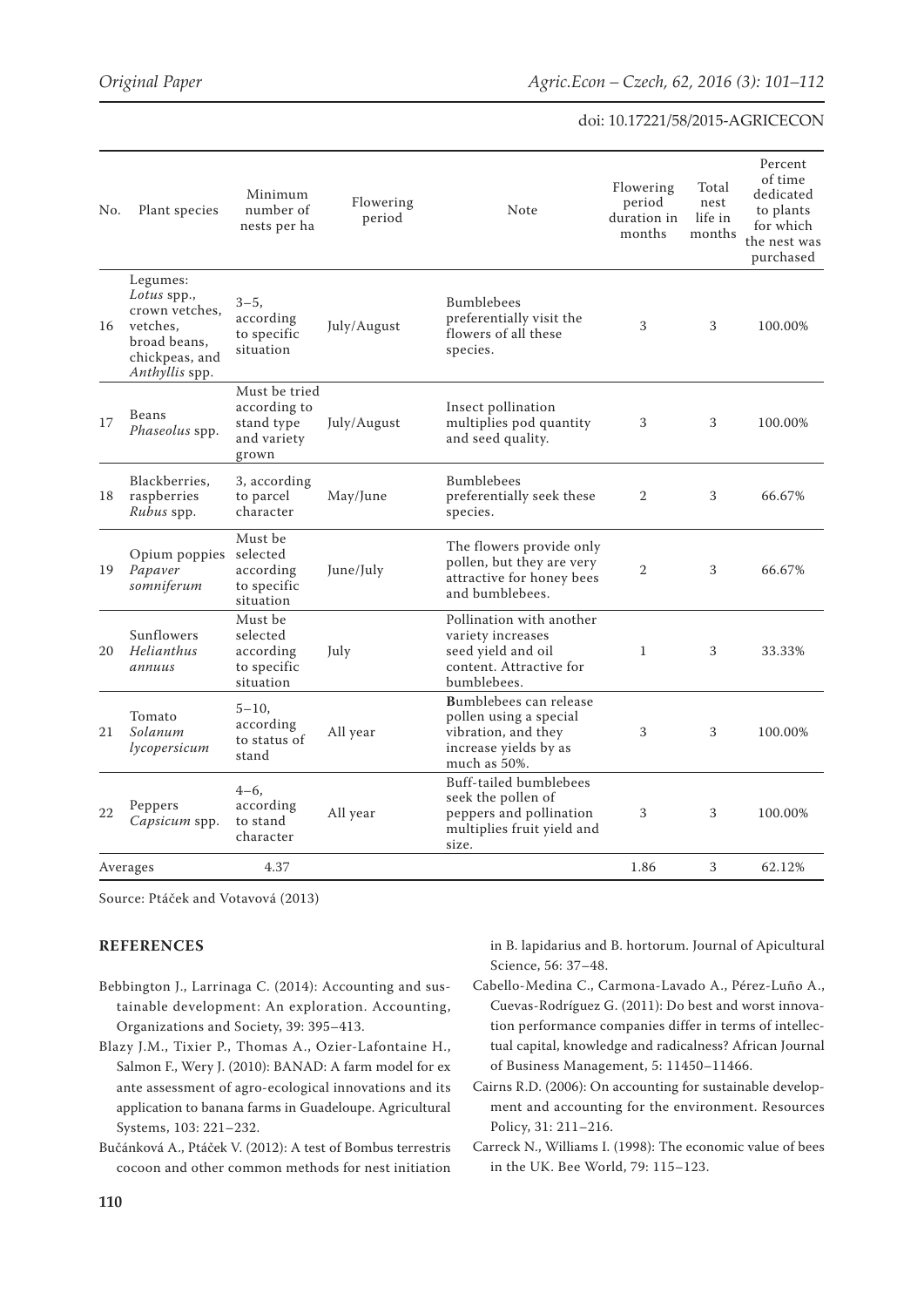- Contrafatto M. (2014): The institutionalization of social and environmental reporting: An Italian narrative. Accounting, Organizations and Society, 39: 414–432.
- Curran M.A. (2013): Life Cycle Assessment: A review of the methodology and its application to sustainability. Current Opinion in Chemical Engineering, 2: 273–277.
- Drozen F. (2003): Price, Value, Model. Oeconomica, Prague (in Czech).
- Drozen F., Kubáňková M. (2014): A literature-based classification of crucial stakeholders in non-profit cultural organisation. Cross-Border Journal of Socio-Economics, 3: 96–107.
- Drozen F. (2008): Modelling of price dynamic and depreciation. Ekonomický časopis, 56: 1033–1044.
- Galan M.B., Peschard D., Boizard H. (2007): ISO 14 001 at the farm level: Analysis of five methods for evaluating the environmental impact of agricultural practices. Journal of Environmental Management, 82: 341–352.
- Gluch P., Baumann H. (2004): The life cycle costing (LCC) approach: A conceptual discussion of its usefulness for environmental decision-making. Building and Environment, 39: 571–580.
- Guo Y., Liu Y., Wen Q., Li Y. (2014): The transformation of agricultural development towards a sustainable future from an evolutionary view on the Chinese Loess Plateau: A case study of Fuxian County. Sustainability 6: 3644–3668.
- Heijungs R, Huppes G., Guinée J. B. (2010): Life cycle assessment and sustainability analysis of products, materials and technologies. Toward a scientific framework for sustainability life cycle analysis. Polymer Degradation and Stability, 95: 422–428.
- Hyršlová J. (2009): Sustainability Accounting at the Corporate Level. University of Economics and Management, Prague (in Czech).
- Hyršlová J., Mísařová P., Némethová D. (2006): Environmental accounting in the Czech Republic. Acta Universitatis Agriculturae et Silviculturae Mendelianae Brunensis, 54: 57–67.
- Hyršlová J. (2012): Usage of management systems in the Czech Republic. In: Löster T., Pavelka T. (eds): The 6th International Days of Statistics and Economics, Conference Proceedings. Melandrium, Slaný: 460–469.
- Hyršlová J., Hájek M. (2005): Environmental management accounting in the framework of EMAS II in the Czech Republic. In: Rikhardsson P., Bennett M., Bouma J.J., Schaltegger S. (eds): Implementing Environmental Management Accounting: Status and Challenges. Springer, Dordrecht: 279–295.
- Janssen S., van Ittersum M.K. (2007): Assessing farm innovations and responses to policies: A review of

bio-economic farm models. Agricultural Systems, 94: 622–636.

- Jones M.J. (2003): Accounting for biodiversity: Operationalising environmental accounting. Accounting, Auditing and Accountability Journal, 16: 762–789.
- Jones M.J. (2010): Accounting for the environment: Towards a theoretical perspective for environmental accounting and reporting. Accounting Forum, 34: 123–138.
- Jørgensen B., Messner M. (2010): Accounting and strategising: A case study from new product development. Accounting Organizations and Society, 35: 184–204.
- Klöpffer W. (2003): Life-Cycle based methods for sustainable product development. The International Journal of Life Cycle Assessment, 8: 157–159.
- Mařík M., Čada K., Dušek D., Maříková P. (2003): Methods of enterprise valuation: Process of valuation, basic methods and procedures (in Czech). Ekopress, Prague.
- Papalexandris A., Ioannou G., Prastacos G., Sedrequist K. E. (2005): An integrated methodology for putting the balanced scorecard into action. European Management Journal, 23: 214–227.
- Payraudeau S., van der Werf H.M.G. (2005): Environmental impact assessment for a farming region: A review of methods. Agriculture, Ecosystems & Environment, 107: 1–19.
- Pearson C.S. (2000): Economics and the Global Environment. Cambridge University Press, Cambridge.
- Pretty J. (2008): Agricultural sustainability: Concepts, principles and evidence. Philosophical Transanctions B, 363: 447–465.
- Ptáček V. (2008): Chov čmeláků v laboratoři. (Bumblebees laboratory rearing.) Tribun EU, Brno.
- Ptáček V., Votavová A. (2013): Termínovaný chov čmeláka zemního. (Bombus terrestris term breeding.) Certifikovaná metodika 22/13. Zemědělský výzkum, spol. s r.o. Troubsko.
- Raclavska H., Juchelkova D., Skrobankova H., Wiltowski T., Campen A. (2011): Conditions for energy generation as an alternative approach to compost utilization. Environmental Technology, 32: 407–417.
- Rigby D., Woodhouse P., Young T., Burton M. (2001): Constructing a farm level indicator of sustainable agricultural practice. Ecological Economics, 39: 463–478.
- Šišák L., Pulkrab K. (2008): Valuation of socio-economic importance of forest services (in Czech). Czech University of Life Sciences, Prague.
- Šišák L., Šach F., Švihla V., Pulkrab K., Černohous V., Stýblo J. (2010): Methodological procedure of expression of socio-economic importance of forest services including practical examples (in Czech). Czech University of Life Sciences, Prague.